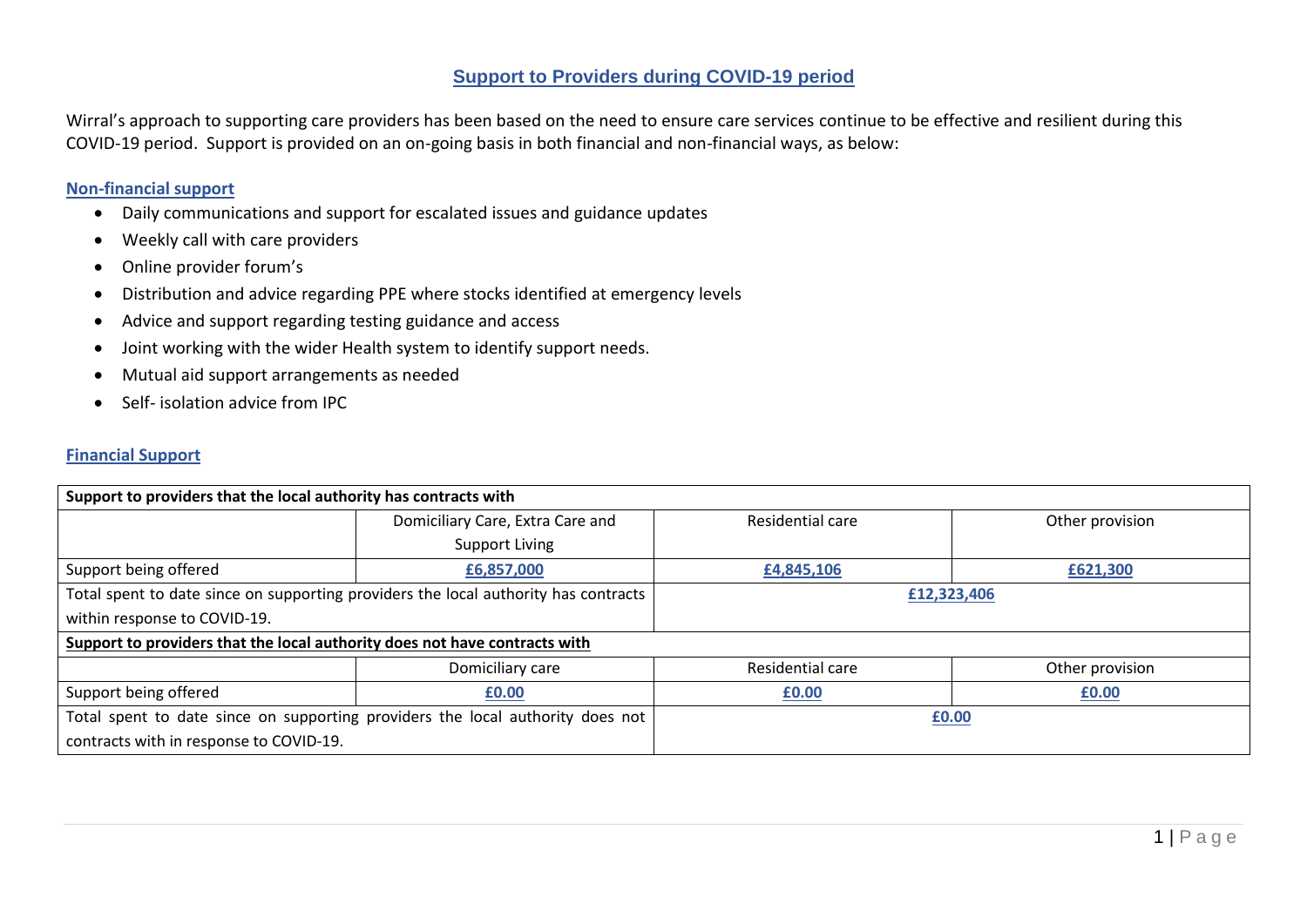## **Wirral's COVID-19 Financial Investment into Adult Health and Social Care for March to April 2020 – Published 29.05.2020**

| Week/Date   | <b>Funded initiatives</b>                                                                                                                                                                                                               |          | <b>Bed</b><br>numbers | Council<br>funding | <b>CCG</b><br>funding | <b>Total</b><br>funding |
|-------------|-----------------------------------------------------------------------------------------------------------------------------------------------------------------------------------------------------------------------------------------|----------|-----------------------|--------------------|-----------------------|-------------------------|
| WC 23/03/20 | Step Down (T2A) Nursing Care beds at Marine View                                                                                                                                                                                        |          | 50                    |                    | £2,900,000            | £2,900,000              |
| WC 23/03/20 | 21 EMI (Dementia Support) beds at Lighthouse Lodge                                                                                                                                                                                      |          | 21                    |                    | £800,000              | £800,000                |
| WC 23/03/20 | Age-UK purchase of 150 Huawei tablets                                                                                                                                                                                                   |          |                       | £21,300            |                       | £21,300                 |
| WC 30/03/20 | Commission of 19 residential beds.<br>6 additional nursing beds and primary care support to be funded by Wirral<br>CCG.                                                                                                                 | 6 months | 25                    | £368,888           | £182,997              | £551,885                |
| WC 06/04/20 | Elderly Medical Infirm beds as part of the emergency discharge pathway.                                                                                                                                                                 | 25 weeks | 6                     | £97,200            | £32,520               | £129,720                |
| WC 06/04/20 | Consultant led beds to be commissioned from Wirral Hospice St Johns for<br>Covid-19 patients who are deemed end of life.                                                                                                                |          | 6                     |                    | £85,176               | £85,176                 |
| WC 06/04/20 | 20 residential short-term beds at Homecrest                                                                                                                                                                                             | 6 months | 20                    |                    | £278,325              | £278,325                |
| WC 23/03/20 | Support to Wirral CIC to support increased capacity and vulnerable people in<br>the community                                                                                                                                           | 6 months |                       | £600,000           |                       | £600,000                |
| WC 30/03/20 | Support for care home providers' present cost pressures staffing, infection<br>control and PPE/food.                                                                                                                                    | 6 months |                       | £256,000           |                       | £256,000                |
| WC 30/03/20 | Support additional care home admissions via a £200 one-off additional<br>payment for each new care home admission at standard contract rate.                                                                                            | 3 months |                       | £100,000           |                       | £100,000                |
| WC 13/04/20 | Support care sector via increase of fee rates across the care sector. Increase<br>attributable to significant pressures related to staffing costs and staff<br>availability in sector.                                                  | 6 months |                       | £2,940,000         |                       | £2,940,000              |
| WC 27/04/20 | Additional 6 months care sector via increase of fee rates across the care<br>sector. Increase attributable to significant pressures related to staffing costs<br>and staff availability in sector. Permanent decision so recurrent £6m. | 6 months |                       | £2,940,000         |                       | £2,940,000              |
| WC 27/04/20 | Domiciliary Care and Supported Living Support. A £200 one-off additional<br>payment to domiciliary and supported living service providers                                                                                               | One off  |                       | £521,000           |                       | £521,000                |
| WC 27/04/20 | Continuing to pay on plan, rather than actuals, through until 31 May 20 for<br>Wirral's Domiciliary Care, Supported Living and Day Care providers                                                                                       | One off  |                       | £200,000           |                       | £200,000                |
|             |                                                                                                                                                                                                                                         | Total    | 128                   | £8,044,388         | £4,279,018            | £12,323,406             |